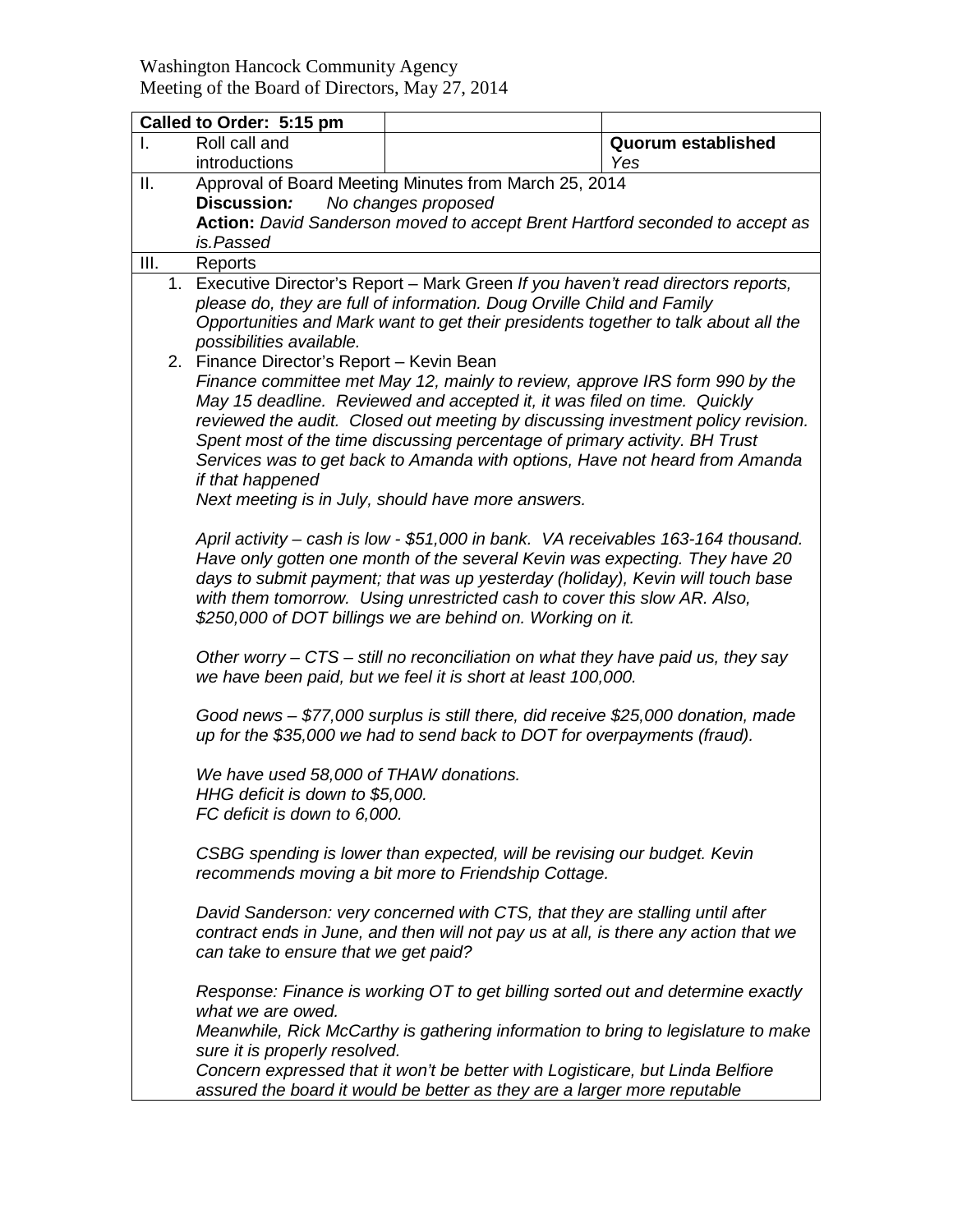| 3. | company.<br>Review the 2013 Audit – Erik Nadeau, Auditor (This item was moved to the first                                                                                                                                              |  |  |  |
|----|-----------------------------------------------------------------------------------------------------------------------------------------------------------------------------------------------------------------------------------------|--|--|--|
|    | <i>item of the agenda)</i>                                                                                                                                                                                                              |  |  |  |
|    | See slides showing trend analysis. Already met with Finance committee to go<br>over details in audit and the 990. 990 has been approved and filed. Audit is<br>clean, unmodified opinion (best we can receive). Notes 1 and 6 have been |  |  |  |
|    | expanded to enhance info about endowment funds (permanently and temporarily<br>restricted.                                                                                                                                              |  |  |  |
|    | Current ratio is below 1 in 2013. Shows capacity to pay bills. Need to look at<br>what is in $AR -$ slow pays or bad $ARS$ can hurt ability to pay bills and may not<br>show up right away in current ratio.                            |  |  |  |
|    | Change in net assets driven by loss in transportation                                                                                                                                                                                   |  |  |  |
|    | Change in total public support – loss of section 8 and decrease in Weatherization<br>funding.                                                                                                                                           |  |  |  |
|    | Program fees - Primarily Transportation reimbursement                                                                                                                                                                                   |  |  |  |
|    | Our actual admin rate is 9.2 which is low for us, historically, and is very good as<br>compared to industry standard.                                                                                                                   |  |  |  |
|    | Management letter - no significant deficiencies or material weaknesses in<br>internal control in current year.                                                                                                                          |  |  |  |
|    | Financial statements reflect a couple of down years. Infrastructure and systems<br>we have in place are good.                                                                                                                           |  |  |  |
|    | Craig Schoppe Move to go to Executive session with Auditor at 5:48 PM<br>and Ruth Sousa seconded.                                                                                                                                       |  |  |  |
|    | Barbara Arter moved to come out of executive session at 6:04 PM, Joan<br><b>Weber seconded.</b> (no actions/votes were taken as a result of the executive                                                                               |  |  |  |
|    | session)                                                                                                                                                                                                                                |  |  |  |
| 4. | Development Committee Report David Sanderson provided minimal report as<br>meeting minutes were in the package. He did add that the committee is<br>committed to bringing to the June meeting a proposal for an Agency-wide             |  |  |  |
| 5. | fundraising appeal.<br>Nominating Committee Report Mark: Theresa Brown, registered nurse Eastport                                                                                                                                       |  |  |  |
|    | Health center, SS child welfare experience good advocate for low income.<br>Bunny Richards is other candidate, not much info, not a woman of means, gets                                                                                |  |  |  |
|    | assistance. Speaks her mind, very pleasant. Barbara Arter said for the record<br>"serving on the board also takes some professional skills, we are the owners of                                                                        |  |  |  |
|    | this company, have to read forms, do not think it is a requirement to live in<br>poverty, you know it if you live in Washington County. Not just about speaking                                                                         |  |  |  |
|    | your mind, but being willing to serve, showing up, knowing the issues and<br>keeping informed. We want to make sure that whoever is on the board is willing                                                                             |  |  |  |
|    | to serve, keep up with issues and serve on committees."                                                                                                                                                                                 |  |  |  |
|    | Applicants used to be interviewed by Board. Should we have an application?                                                                                                                                                              |  |  |  |
|    | Sarah Nugent reminded the Directors that "maximum feasible participation" is not                                                                                                                                                        |  |  |  |
|    | optional, it is why we have an elected sector of our board, and that we should be                                                                                                                                                       |  |  |  |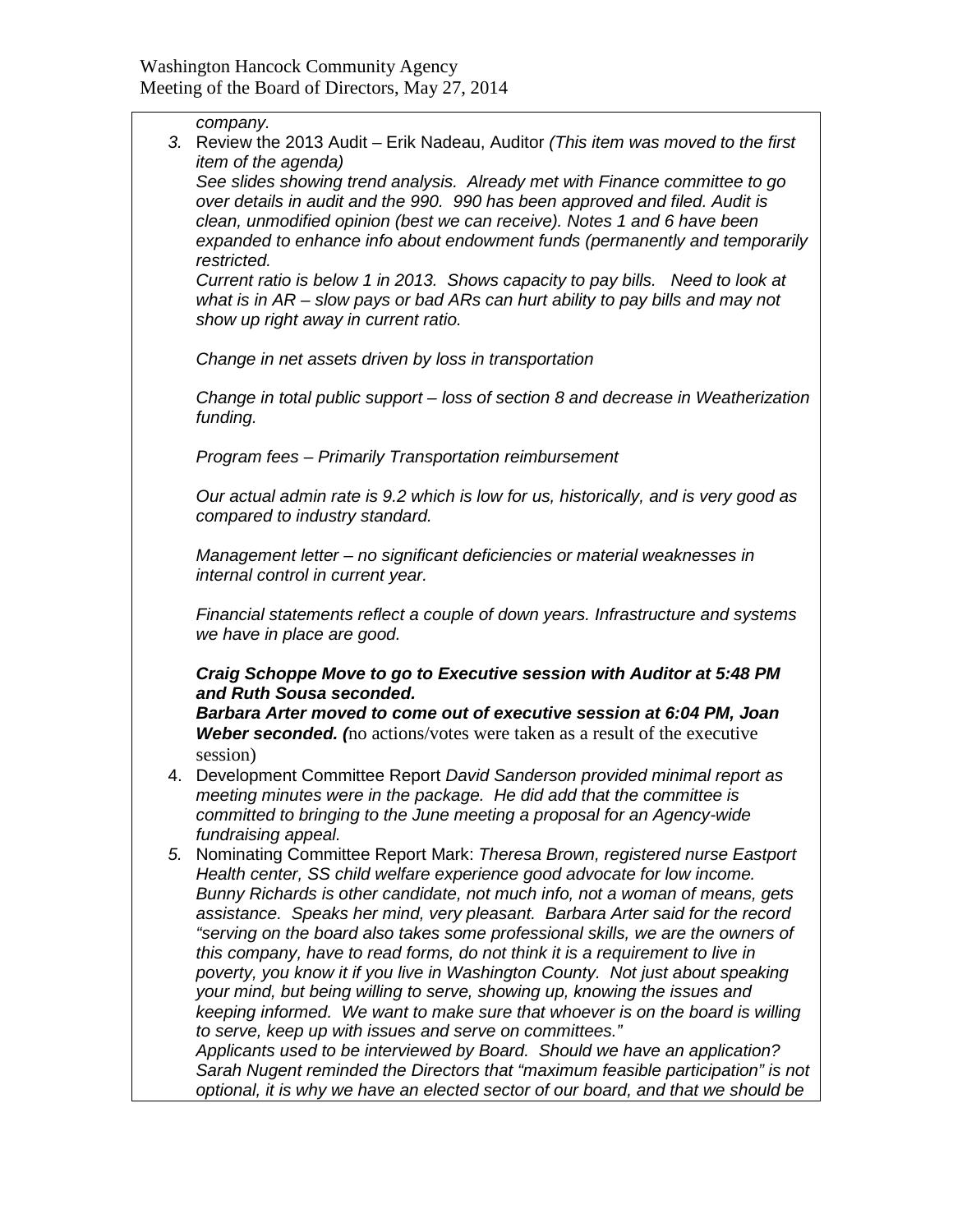|                                                                    | looking for qualified candidates who are, have been, or through other life          |  |  |
|--------------------------------------------------------------------|-------------------------------------------------------------------------------------|--|--|
| experience can represent low-income residents in our two counties. |                                                                                     |  |  |
|                                                                    | 6. Update on Homeless Veteran's Program (SSVF) - Bobbi Harris                       |  |  |
|                                                                    | Discussion: Bobbi provided an update and solicited help in outreach to veterans     |  |  |
|                                                                    | who are experiencing homelessness or are in imminent risk of homelessness.          |  |  |
|                                                                    |                                                                                     |  |  |
|                                                                    | The program has served 31 homeless veterans and families; lots of single dads.      |  |  |
|                                                                    |                                                                                     |  |  |
|                                                                    | Direct client service dollars - \$40,000 spent to stabilize these 31 veterans.      |  |  |
|                                                                    |                                                                                     |  |  |
|                                                                    | Really good news - Point in Time survey - Lucy Barnhart identified 30 previously    |  |  |
|                                                                    | uncounted homeless people. For her work on this, she is receiving Maine Military    |  |  |
|                                                                    | Community Network's highest award.                                                  |  |  |
|                                                                    |                                                                                     |  |  |
|                                                                    | Lucy is still out on medical leave, Bobbi is hiring a temporary person to help      |  |  |
|                                                                    | Thomas cover her work in Hancock County.                                            |  |  |
|                                                                    | Although our numbers do not meet the original projections, we are doing better      |  |  |
|                                                                    | than any other rural area grantee. We are the only rural grantee with no military   |  |  |
|                                                                    | installation in the area, and Bobbi is very proud of the work her staff is doing to |  |  |
|                                                                    | achieve these results.                                                              |  |  |
|                                                                    |                                                                                     |  |  |
|                                                                    | Bobbi handed out pull-tab flyers and hand-out flyers to board members for           |  |  |
|                                                                    | posting in their communities.                                                       |  |  |
|                                                                    | 7. Written Reports                                                                  |  |  |
|                                                                    | a. LiHEAP                                                                           |  |  |
|                                                                    | b. Housing and Energy Services                                                      |  |  |
|                                                                    | c. Friendship Cottage                                                               |  |  |
|                                                                    | d. Incubator Without Walls                                                          |  |  |
|                                                                    | e. Veteran's Program -                                                              |  |  |
|                                                                    | Development and Community Services<br>f.                                            |  |  |
|                                                                    | g. Transportation Director's Report                                                 |  |  |
| IV.                                                                | Items for Board Action                                                              |  |  |
| 1.                                                                 | To accept the 2013 Audit Report and IRS Form 990                                    |  |  |
|                                                                    | Discussion: As the audit is not yet complete, it is not appropriate to vote on this |  |  |
|                                                                    | at this time.<br><b>Action:</b> table until June on advice of Auditor               |  |  |
| 2.                                                                 | To review and approve an amendment to the Personnel Policy, Article XIII            |  |  |
|                                                                    | Whistle Blower and Non-Retaliation Policy                                           |  |  |
|                                                                    | <b>Discussion: None</b>                                                             |  |  |
|                                                                    | Action: David Sanderson moved that we approve the amendment. Martha                 |  |  |
| Beathem seconded. Motion passed                                    |                                                                                     |  |  |
|                                                                    | 3. To review and approve the proposed Executive Director Emergency Succession       |  |  |
|                                                                    | Plan                                                                                |  |  |
|                                                                    | <b>Discussion:</b> Executive Committee met at 4 today, reviewed policy; identified  |  |  |
|                                                                    | typos. Couple of additions to proposed policy: page two of policy, second           |  |  |
|                                                                    | paragraph additional info here about training for any acting executive director.    |  |  |
|                                                                    | Under first and second back up, there will be a sentence about compensation.        |  |  |
|                                                                    | Do we also need a policy for department heads? Does this policy take into           |  |  |
|                                                                    | account the deputy director position? Revise, read and discuss next month. No       |  |  |
|                                                                    | automatic accession of deputy director in this policy. Should it be here? Can we    |  |  |